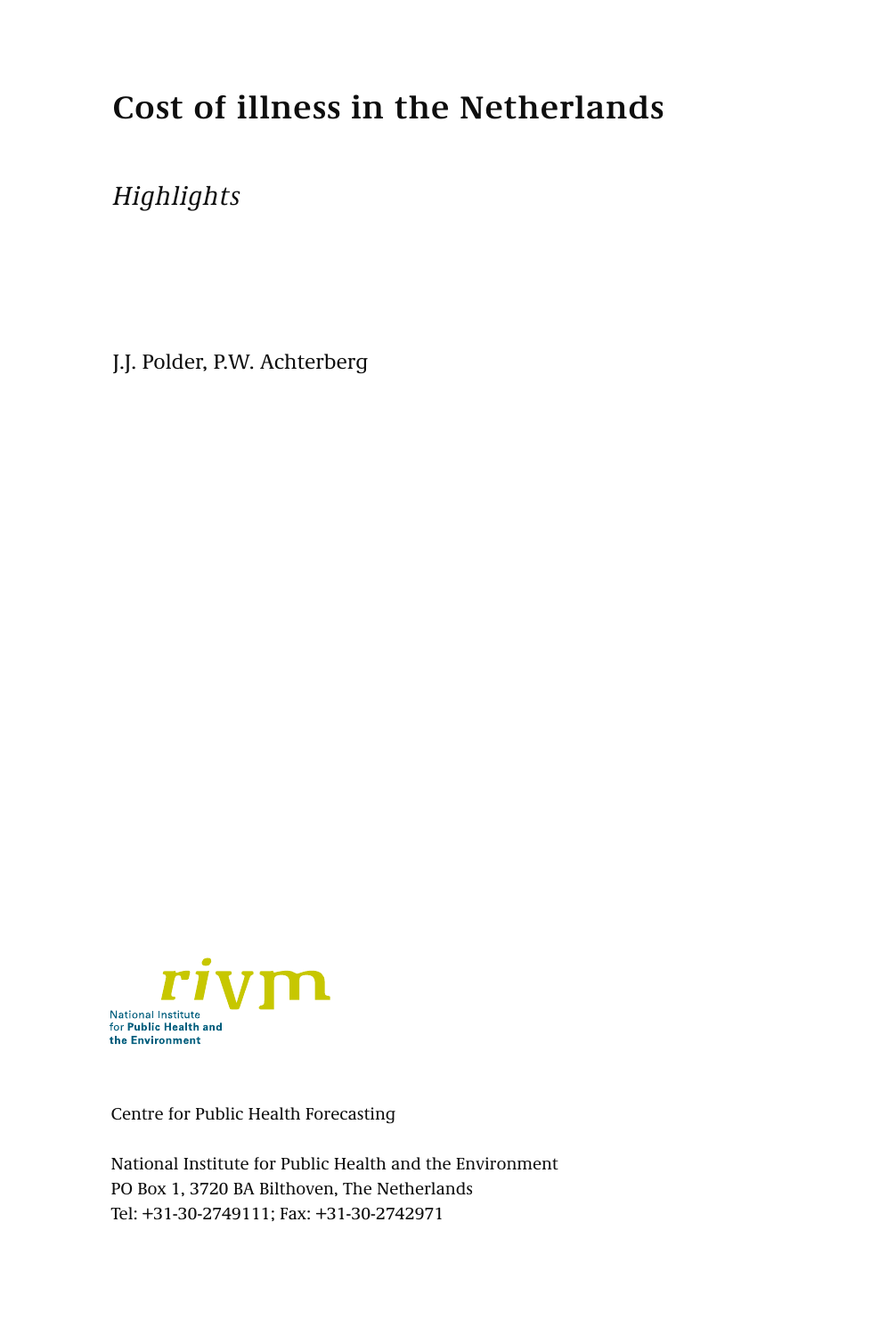A publication by The National Institute for Public Health and the Environment PO Box 1 3720 BA Bilthoven, The Netherlands

#### All rights reserved

© 2004, National Institute for Public Health and the Environment, Bilthoven, The **Netherlands** 

The greatest care has been devoted to the accuracy of this publication. Nevertheless, the editors, authors and the publisher accept no liability for incorrectness or incompleteness of the information contained herein. They would welcome any suggestions concerning improvements to the information contained herein.

All rights reserved. No part of this publication may be reproduced, stored in an automated database or made public in any form or by any means whatsoever, whether electronic, mechanical, using photocopies, recordings or any other means, without the prior written permission of the National Institute for Public Health and the Environment and that of the publisher. Inasmuch as the production of copies of this publication is permitted on the basis of article 16b, 1912 Copyright Act in conjunction with the Decree of 20 June 1974, Bulletin of Acts, Orders and Decrees 351, as amended by the Decree of 23 August 1985, Bulletin of Acts, Orders and Decrees 471, and article 17, 1912 Copyright Act, the appropriate statutory fees should be paid to the Stichting Reprorecht (Publishing Rights Organization), PO Box 882, 1180 AW Amstelveen, The Netherlands. Those wishing to incorporate parts of this publication in anthologies, readers and other compilations (article 16, 1912 Copyright Act) should contact the publisher.

RIVM report number: 270751006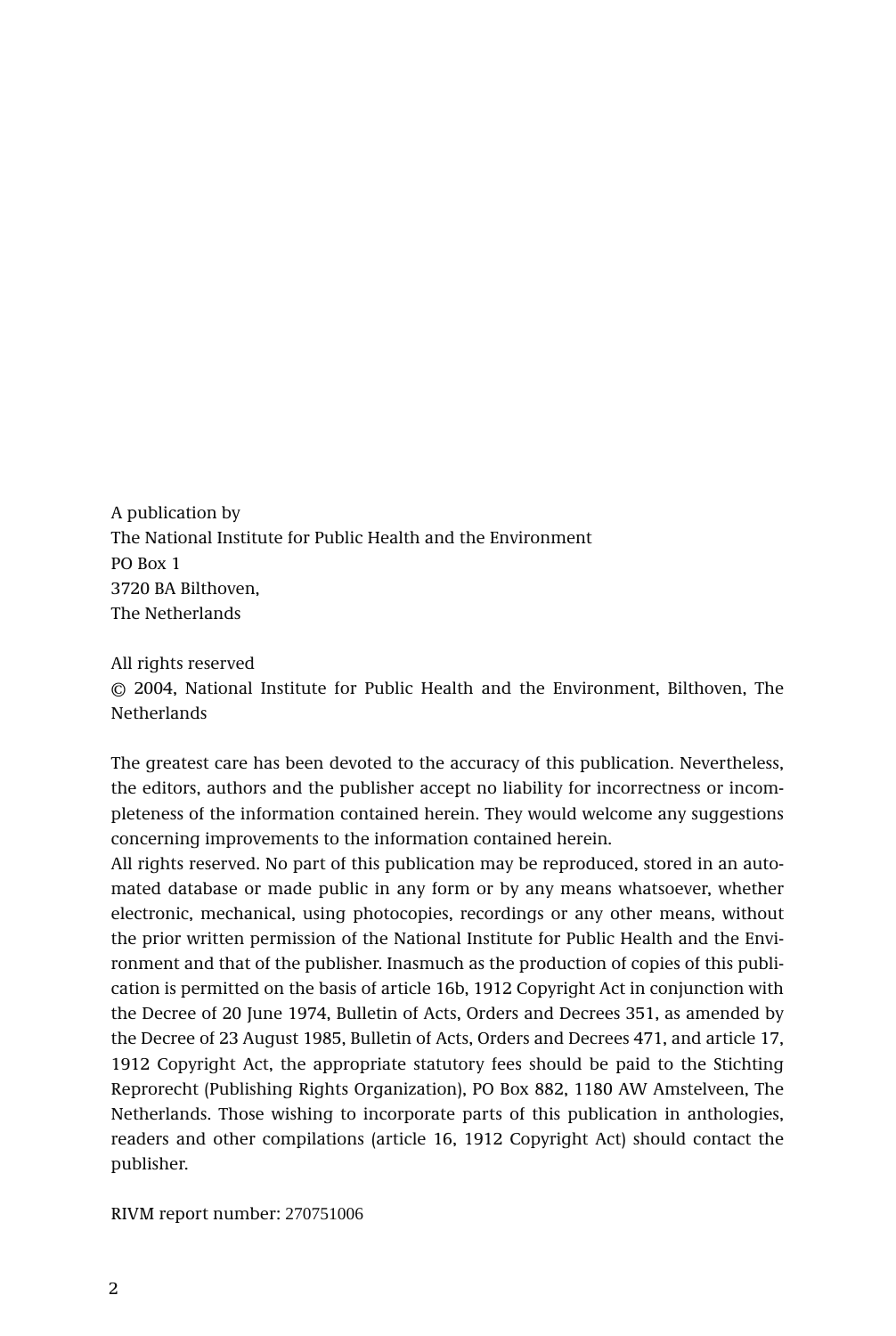# **INTRODUCTION**

In 1999 the Netherlands spent about 9.6% of its Gross Domestic Product (GDP) on health care. This is about 36 billion Euro in total and 2300 Euro per capita for 16 million inhabitants.

This report deals with questions like: '*Which diseases are the most expensive in the Netherlands?' 'Do Dutch elderly use much more health care than younger people do? Which type of care is used most and for which diseases?*' In order to address these questions all health care costs in the Netherlands were simultaneously attributed to health care sectors, diagnoses, ages and gender (*table 1*).

*Table 1. Summary of dimensions and divisions of Dutch health care costs.*

| Dimension              | Subdivision                  | Main division                                                 |
|------------------------|------------------------------|---------------------------------------------------------------|
| Care Sector (original) | 21 sectors; 70 subsectors    | 9 main sectors                                                |
| Care sector (ICHA-HP)* | 24 sectors (sublevel one)    | 9 main ICHA-HP sectors                                        |
| <b>Diagnosis</b>       | 96 diagnostic groups         | 17 Chapters of ICD-9                                          |
| Age                    | 21 qroups: 0, 1-4, 5-9,, 95+ | 8 groups: 0, 1-14, 15-24, 25-44, 45-64, 65-74,<br>$75-84.85+$ |
| $Gender^{**}$          | men, women                   | men, women                                                    |
|                        |                              |                                                               |

\* ICHA-HP: international classification of health care providers (OECD, 2000).

\*\* Costs of reproduction, pregnancy and childbirth were attributed to the mother.

Six *Highlights* are presented in this summary:

• **Costs of diseases**

Description of Dutch health care costs in 1999 by health care sector, disease category, age and gender.

- **Costs of risk factors** Attribution of health care costs to risk factors and some kinds of unhealthy behaviour.
- **Costs of health care in the last year of life**

Description of health care costs in the last year of life by age and causes of death.

• **Trends** 

Description of trends in health care costs between 1994 and 1999.

• **Projections**

Demographic forecasts of future health care costs

• **Cross-national comparisons**

Comparison with cost of illness data from other countries and a discussion about the comparability of these figures.

More details can be found in the study report *'Kosten van ziekten in Nederland – de zorgeuro ontrafeld'* (in Dutch). All figures - with a short explanation in English - are available on: www.costofillness.nl.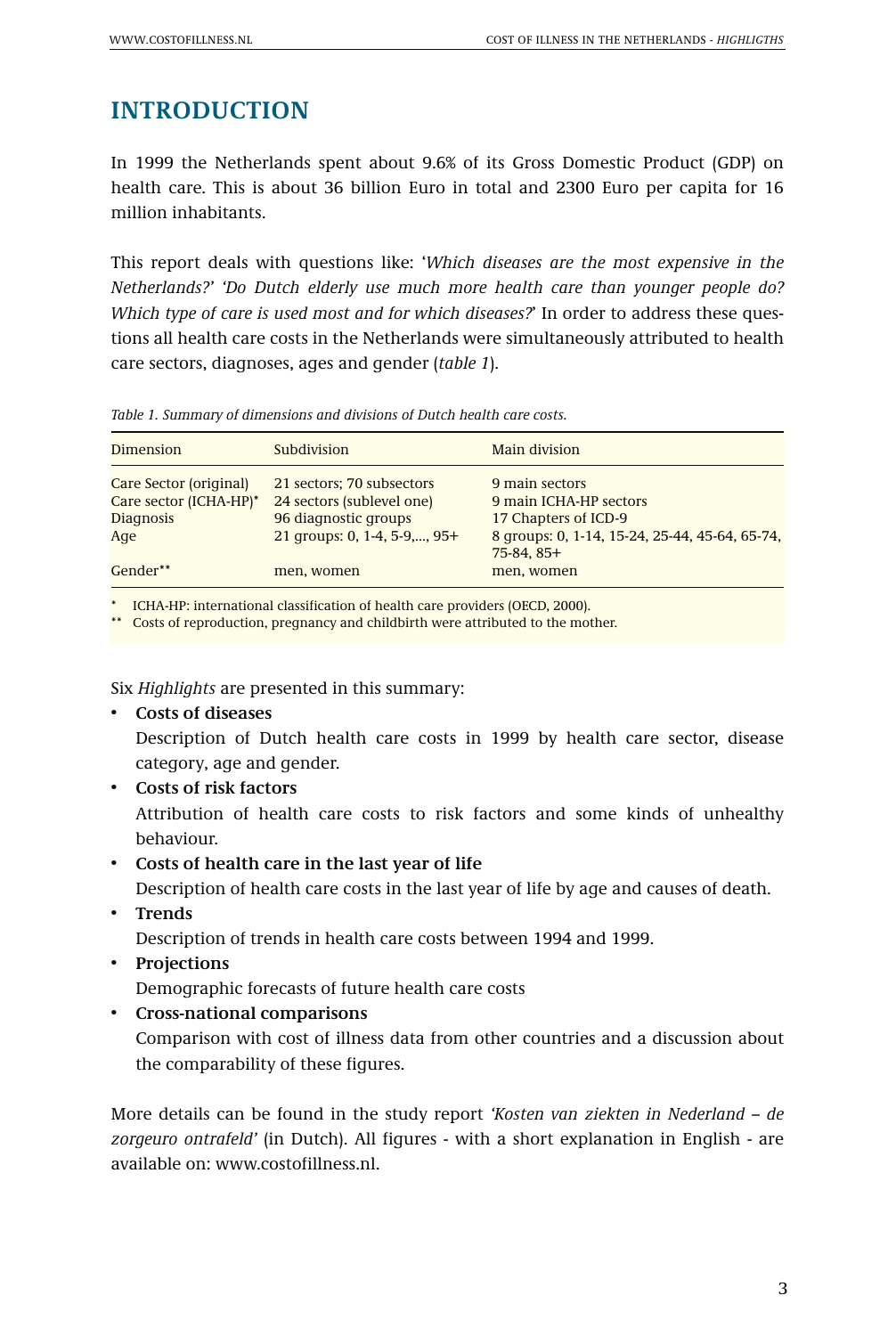# **COSTS OF DISEASES**

#### **Health care sector**

In 1999 health care costs in the Netherlands amounted to 36 billion Euro. Most costs were made in hospitals (see *table 2*). The Dutch health care system comprises a large variety of long-term care provisions, of which nursing homes and homes for the elderly take a large share of the total health expenditure. Compared to other countries pharmaceutical costs were relatively low in the Netherlands.

*Table 2. Dutch health care costs in 1999 by sector (million Euro, share in %).*

|       | Sector (ICHA-HP)                                                                      | <b>Million Euro</b> |                | %            |
|-------|---------------------------------------------------------------------------------------|---------------------|----------------|--------------|
|       | HP.1: Hospitals                                                                       | 12,364              |                | 34.3         |
|       | HP.2: Nursing and residential care facilities<br>Of which                             | 8,556               |                | 23.7         |
|       | <b>Nursing facilities</b><br>Community care for the elderly                           |                     | 3,034<br>2,961 |              |
|       | HP.3: Providers of ambulatory health care<br>Of which                                 | 5,962               |                | 16.5         |
|       | <b>General practitioners</b><br><b>Dentists</b>                                       |                     | 1,050<br>1,029 |              |
|       | Home care<br>HP.4: Retail sale and other providers of medical goods                   | 5,204               | 1.815          | 14.4         |
|       | Of which<br>Pharmaceutical care<br>Retail sale and other suppliers of optical glasses |                     | 3.175<br>539   |              |
|       | HP.5: Provision and administration of public health programs                          | 1,781               |                | 4.9          |
|       | HP.6: General Health administration and insurance                                     | 1,129               |                | 3.1          |
|       | HP.7: Other industries (rest of the economy)                                          | 773                 |                | 2.1          |
| Total | HP.9: Rest of the world                                                               | 264<br>36,033       |                | 0.7<br>100.0 |

#### **Gender and age**

Dutch women used more care than men. The costs for women represented 58% of total health expenditure in 1999, while 42% was spend on men. The difference is mainly caused by the higher life expectancy of Dutch women as compared to men (see *figure 1*, left panel). Women live longer than men do while they also spend more years in ill health. The gender difference resulted furthermore from the costs of reproduction, pregnancy and childbirth which have in this study been attributed to the mothers.

As in other Western countries, costs per inhabitant increased more or less exponentially with increasing age. This pattern was more or less similar for men and for women (*figure 1*, right panel). Costs for newborn children were relatively high because of intensive and expensive care for a small group of newborns with a weak condition. During childhood and adulthood costs were low and stable. From the age of 60 onwards the costs of care are rising fast up to more than 30.000 Euro per inhabitant for people 95 years and older.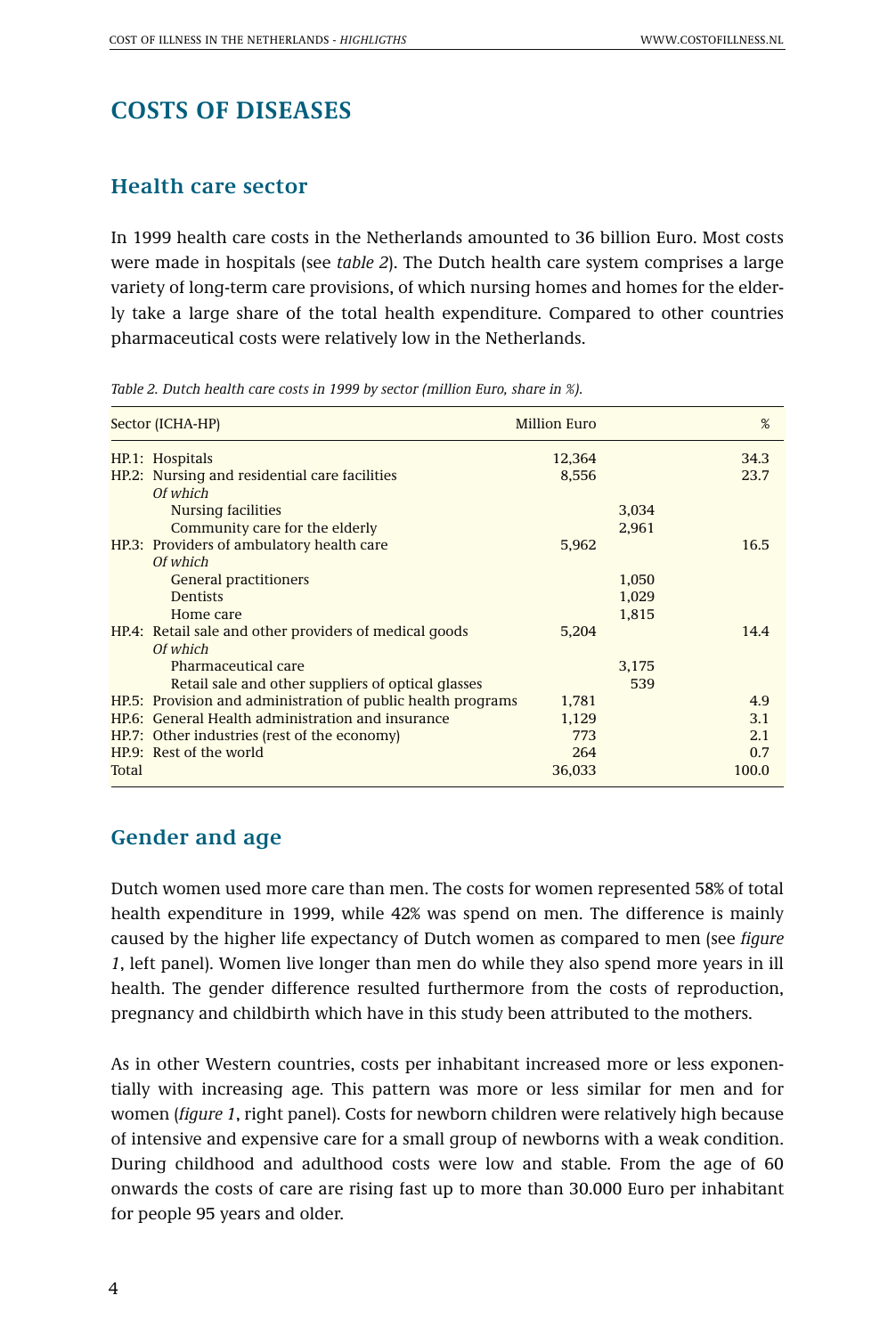

*Figure 1. Costs of health care in the Netherlands in 1999 by age and gender. Total costs in millions of Euro (left panel) and average costs per inhabitant in Euro (right panel).* 

### **Diagnosis and gender**

Of the 36 billion Euro that were spent on health care in the Netherlands in 1999 a mere 82% could be attributed to the specified disease categories. Not attributed were those costs that have no relationship with specific diseases, such as costs of medicalsocial support and costs of living in some institutions ('not disease related'), nor the costs for which no adequate data about the use of care were available ('not yet attributable').

Health care consumption and the resulting costs were quite different for the 17 chapters of the ICD-9: high costs for mental illness, cardiovascular disease and for diseases of the digestive system; low costs for diseases of the blood, for congenital malformations and for infectious diseases (see *figure 2*). Rather surprising were the relatively low costs for cancer, one of the major causes of death. Despite the higher costs for women, the overall distribution of costs among the ICD-chapters was more or less the same for both sexes.

After a further division of costs into specific diseases it appeared that the 10 most costly diseases together made up about 40% of total Dutch health care costs. This is slightly different for men (39.9%) than for women (36.7%). The ranking of these 'top-ten' diseases is quite different, however, for men and women (see *table 3*). For men, intellectual disability (mental retardation) was top of the list with 10.3% of total costs. For women, mental retardation ranked third (5.9%). For women most costs were associated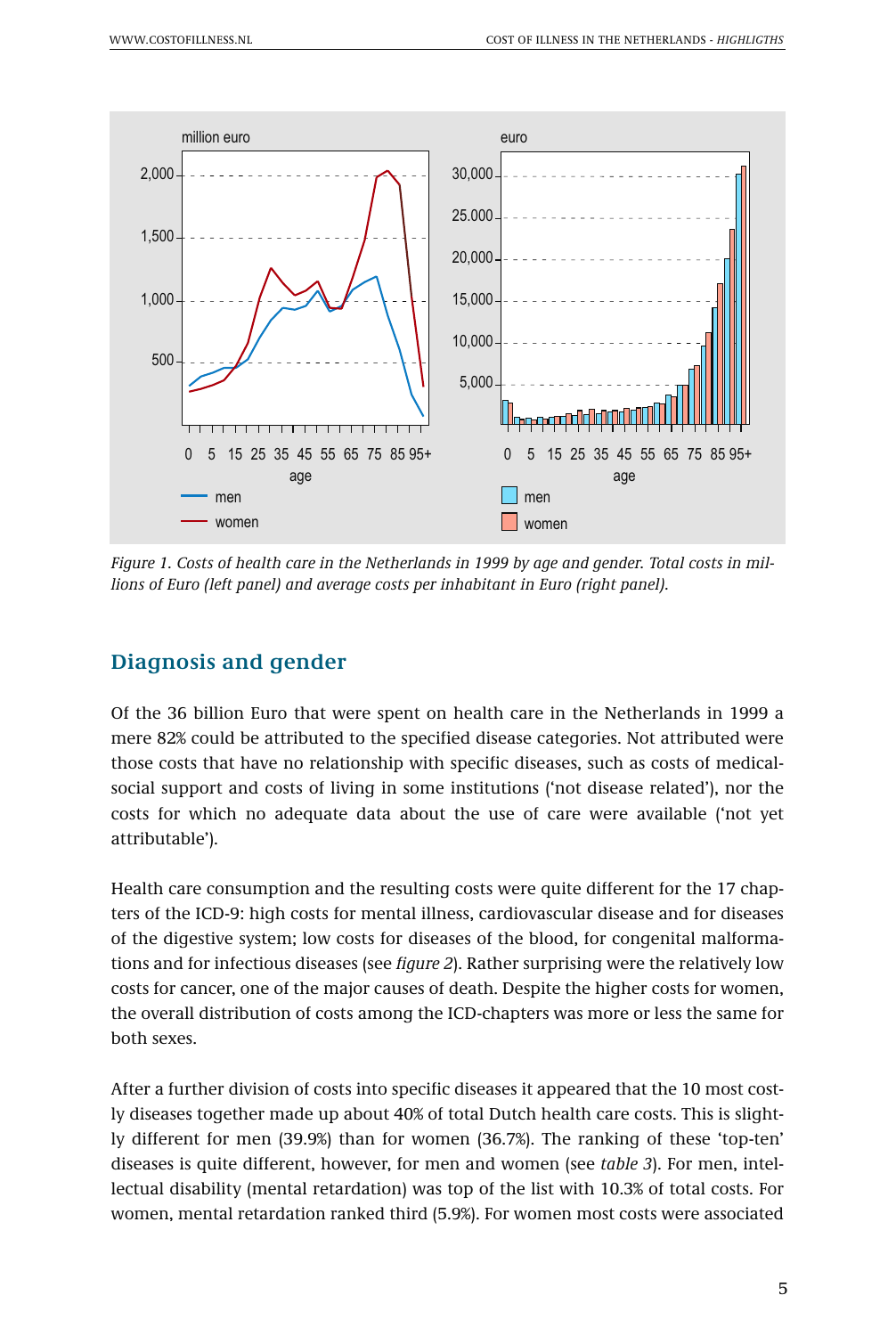

*Figure 2: Costs of Dutch health care in 1999 by ICD-chapter and gender (millions of Euro).* 

with dementia and with symptoms and ill defined conditions. The costs for coronary heart disease are much higher for Dutch men than for women (3.9% and 1.6%, respectively).

The costs for intellectual disability are high in the Netherlands, because the health care system comprises living arrangements as well as provisions related to socialwelfare.

Symptoms constitute a large cost category for both Dutch men and women. This involves, for instance, many of the first visits to GP's or to acute care facilities, when no diagnosis is available yet.

|                | Men                        | million | %    | Women                      | million | %    |
|----------------|----------------------------|---------|------|----------------------------|---------|------|
| rank           |                            | Euro    |      |                            | Euro    |      |
| $\mathbf{1}$   | Intellectual disability    | 1.554   | 10.3 | Symptoms                   | 1.352   | 6.5  |
| 2              | <b>Symptoms</b>            | 1.030   | 6.8  | Dementia                   | 1.313   | 6.3  |
| 3              | Coronary heart disease     | 584     | 3.9  | Intellectual disability    | 1.226   | 5.9  |
| $\overline{4}$ | Dental problems            | 568     | 3.8  | Pregnancy                  | 763     | 3.7  |
| 5              | Dementia                   | 448     | 3.0  | Stroke                     | 612     | 2.9  |
| 6              | Visual impairment          | 441     | 2.9  | Dental problems            | 603     | 2.9  |
| 7              | Stroke                     | 417     | 2.8  | <b>Visual impairment</b>   | 579     | 2.8  |
| 8              | Complications and violence | 333     | 2.2  | Accidental fall            | 471     | 2.3  |
| 9              | Asthma en COPD             | 328     | 2.2  | Complications and violence | 405     | 1.9  |
| 10             | Neck and back complaints   | 236     | 1.6  | Coronary heart disease     | 345     | 1.6  |
|                | Total                      | 5.940   | 39.3 | Total                      | 7.668   | 36.7 |

*Table 3: Top-10 of disease categories by cost and by gender in 1999 (costs in millions of Euro, share in total costs per gender as percentage).*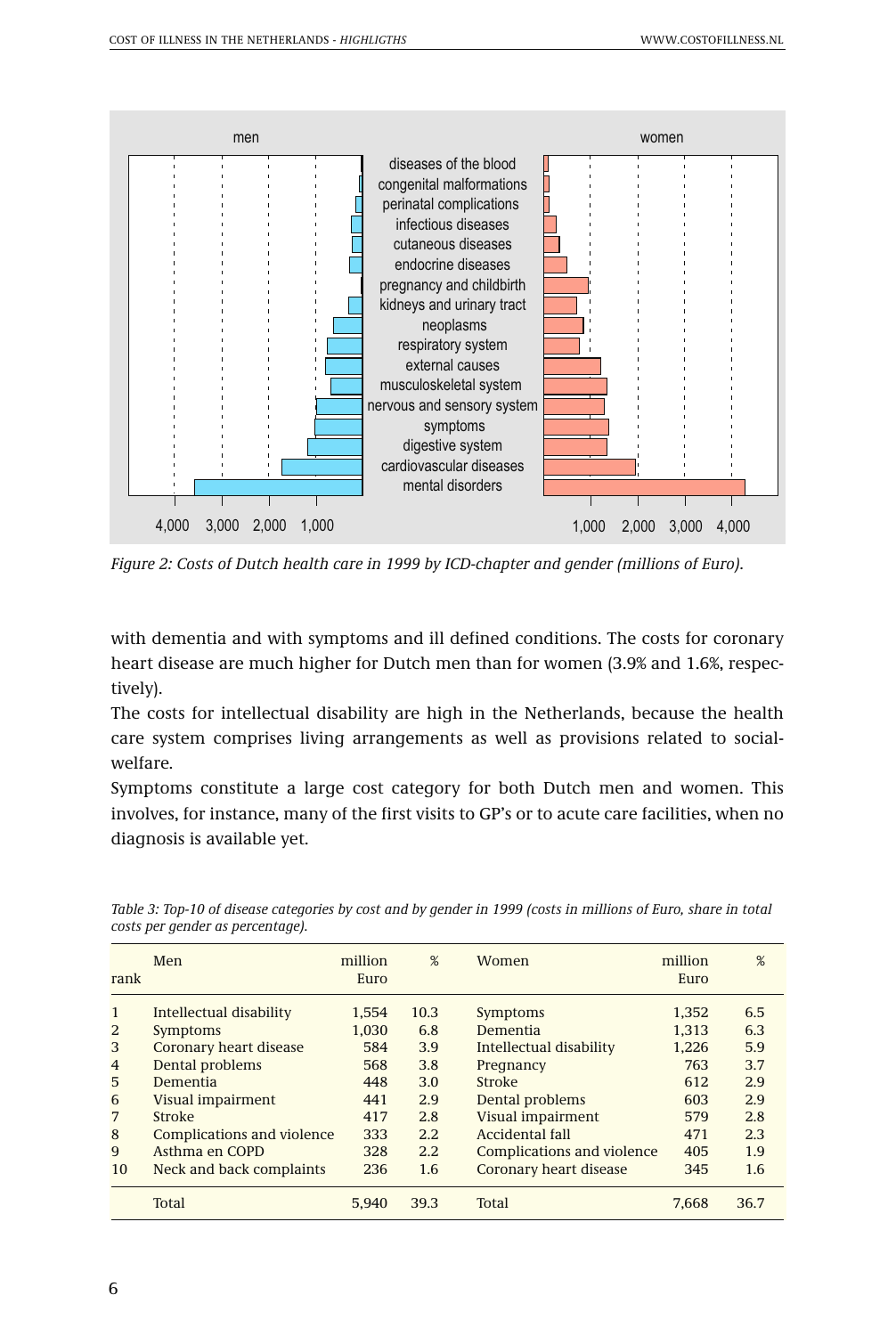## **Diagnosis and age**

The costs of diseases are strongly interrelated with age. Within nearly all ICD-chapters most care was used by elderly people (see *figure 3*). For pregnancy, congenital malformations and for perinatal complications a different pattern emerged, of course. Pregnancy related costs for 0-year olds pertain to hospital costs for healthy babies. Similarly, the costs of infectious diseases have been attributed for a substantial part to the youngest age groups, among others because of the costs of the National Vaccination Programme. For diseases of the digestive system, the share of children and adults is relatively high because of the costs for dental care. For adults this disease category also includes the costs of acid reducing pharmaceuticals.

#### **Health care sector and age**

*Figure 4* shows for each age group the distribution of costs among different health care provisions. For newborn children the major contribution was by hospital care. During adulthood the relative use of hospital care and pharmaceuticals increased, while for the elderly nursing care was the major contributor. This figure gives an impression of health care needs during course of life, given the age pattern of per capita costs in *figure 1*. *Figure 4* is based on definitions for health care provision that are used in the Dutch health care system. In addition to this Dutch care sector division we translated the cost figures into the classification of the Systems of Health Accounts (ICHA-HP). The results are available from www.costofillness.nl.



*Figure 3: Share of age groups in total health care costs per chapter of the ICD-9 in 1999 (%).*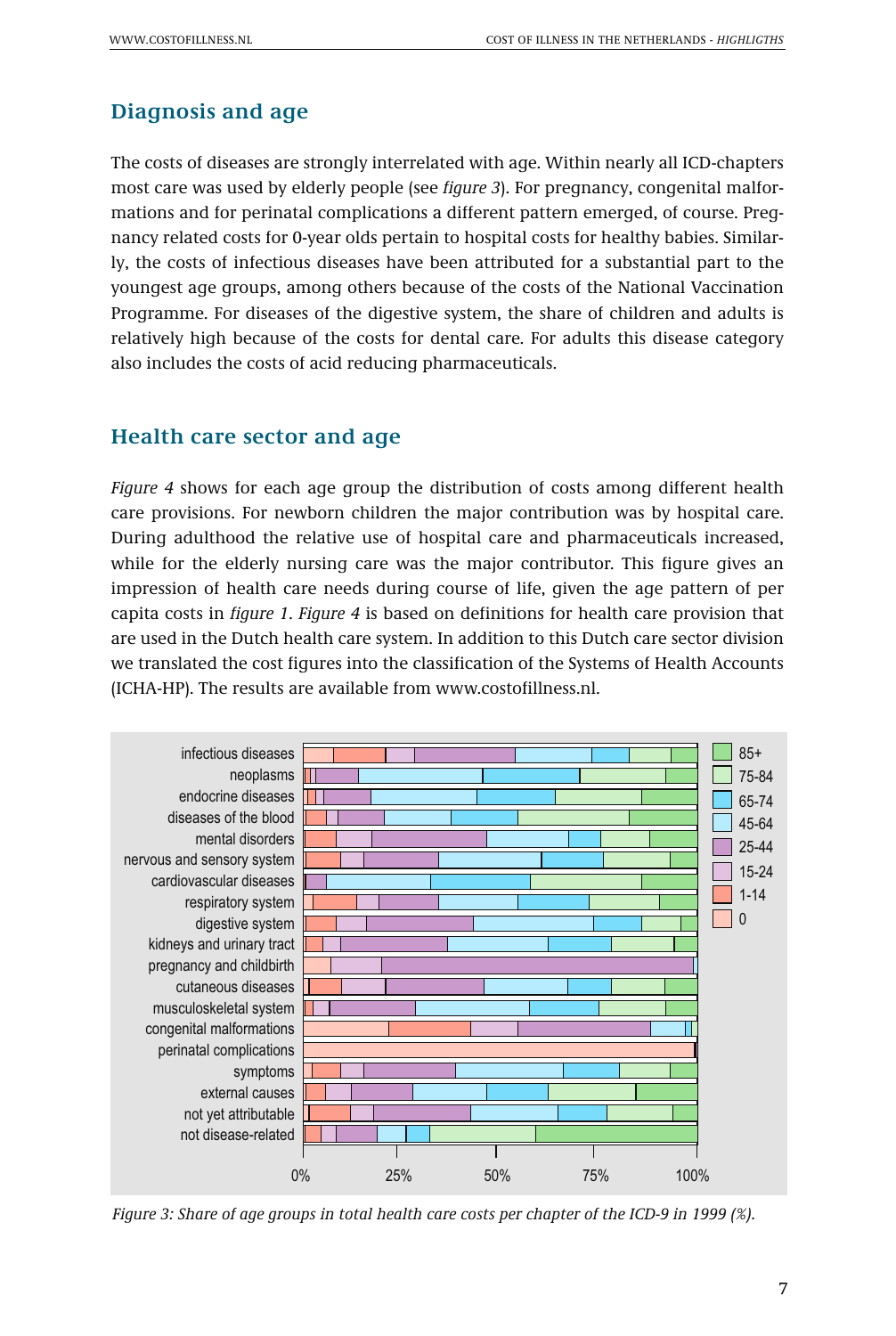

*Figure 4: Share of health care sectors in total health care costs per age group in 1999 (%).*

# **COSTS OF RISK FACTORS AND UNHEALTHY BEHAVIOUR**

Smoking, alcohol abuse, overweight, high blood pressure, unsafe sex and air pollution are examples of a lot of factors that contribute to the burden of disease. Smoking, for instance, causes 87% of lung cancer mortality and about 60 – 70% of all new cases of diabetes are attributable to serious overweight in the Netherlands. The Dutch cost of illness data enabled us to attribute costs of diseases to certain risk factors.

Below we present results from a pilot study using population attributable risks (PAR's) for the Dutch population of 20 years and older. Risk factors were divided into biological risk factors and more behavioural factors.

For the year 1999 more than 1.5 billion Euro could be attributed to three biological risk factors (*table 4*). This amounted to about 4.8% of all health care costs for people over 20 years of age. The major part of these costs was caused by hypertension. Preventive medicine played a major role here, which was also the case for cholesterol and the costs of statines.

| Factor                     | Men  | Women | Total |
|----------------------------|------|-------|-------|
| <b>Blood pressure</b>      | 359  | 353   | 712   |
| Cholesterol level          | 195  | 122   | 317   |
| <b>Obesity</b>             | 258  | 247   | 505   |
| Total                      | 812  | 722   | 1,534 |
| Share of health care costs | 6.2% | 3.8%  | 4.8%  |

*Table 4: Costs of health care in the Netherlands attributed to biological risk factors and gender in 1999 for people aged 20 years and older (million Euro).*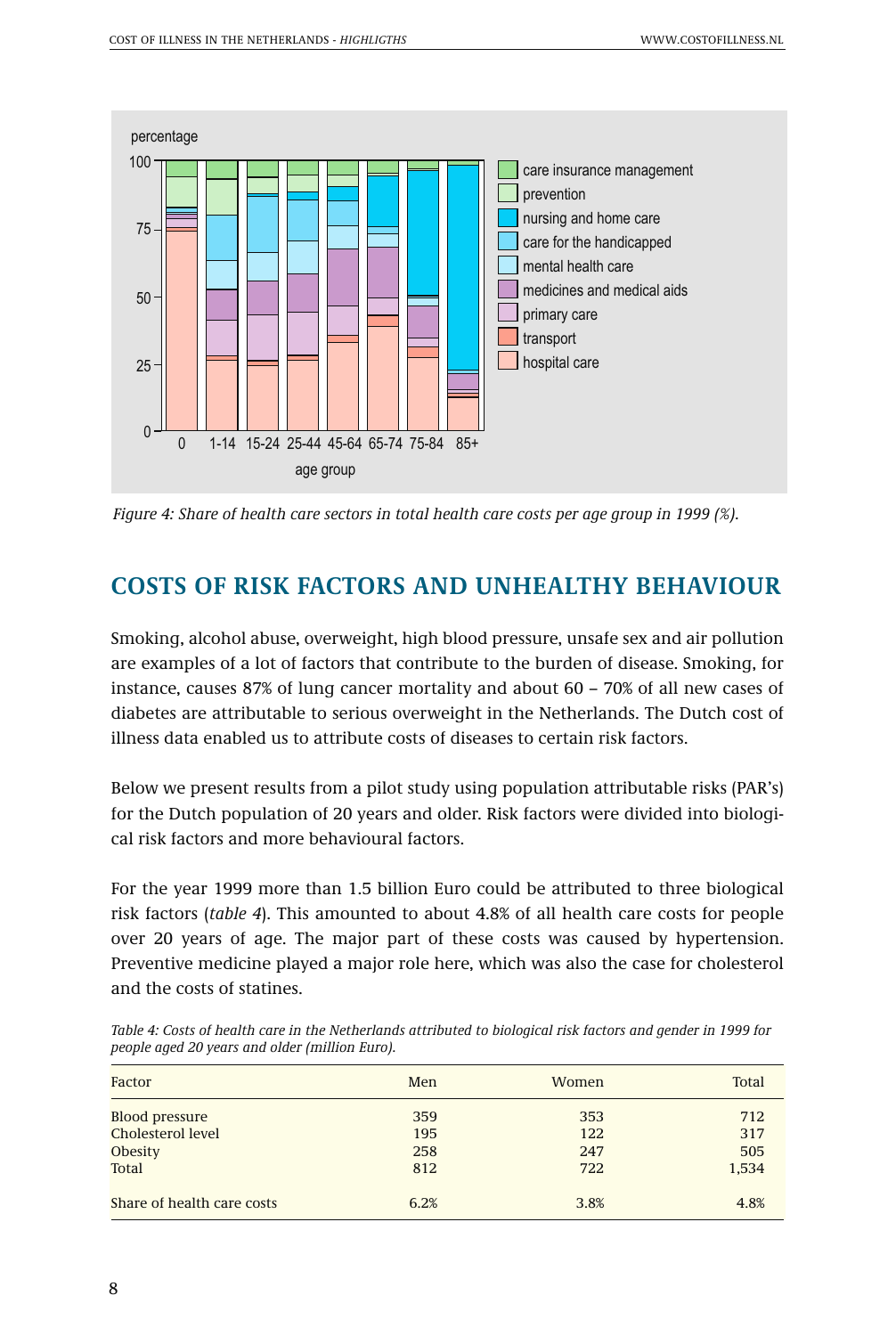A smaller amount, almost 1.4 billion Euro, could be attributed to behavioural risk factors, especially smoking (see *table 5*). It is clear that this will be caused by the relatively high risk taking behaviour of Dutch men as compared to women. As there are interrelationships between the various person related and behavioural risk factors, for instance physical inactivity and overweight, the figures from both tables cannot be added up.

| Factor                      | Men  | Women | Total |
|-----------------------------|------|-------|-------|
| Smoking                     | 334  | 175   | 509   |
| Physical inactivity         | 111  | 89    | 200   |
| Too little fruit/vegetables | 87   | 55    | 142   |
| Alcohol or drug abuse       | 226  | 86    | 312   |
| Saturate fat consumption    | 127  | 74    | 200   |
| Total                       | 884  | 479   | 1,363 |
| Share of health care costs  | 6.8% | 2.5%  | 4.2%  |

*Table 5: Costs of health care in the Netherlands attributed to behavioural risk factors and gender in 1999 for people aged 20 years and older (million Euro).*

Given the current state of epidemiological knowledge it was not possible to address all costs of all diseases to risk factors. For many diseases the contribution of risk factors to their incidence or prevalence is still uncertain or unknown. We therefore only included the eight factors for which sufficient quantitative data was available about prevalence of the disease in the Netherlands and as well as about the magnitude of the relative risks. We also selected risk factors that could be influenced by prevention, either fully or partially. Risky and unsafe driving behaviour, for instance, was not included in the analysis. It is clear that a part of all accidents might be attributed to unsafe driving, but the amount is not known.

Due to these limitations the costs of risk factors were underestimated as well as the costs of prevention. We cannot estimate, therefore, the cost savings of an optimal lifestyle. This has several reasons:

- Replacement or postponement of disease: by taking up a healthier lifestyle people will on average live longer, but later in life they might severe from other, even more costly, diseases.
- The biological risk factors are only partially amenable to prevention.
- Population Attributable Risks (PAR's) are based on observational research and it is therefore not certain that the effect of eliminating the risk factor will have an effect that is equal to the PAR.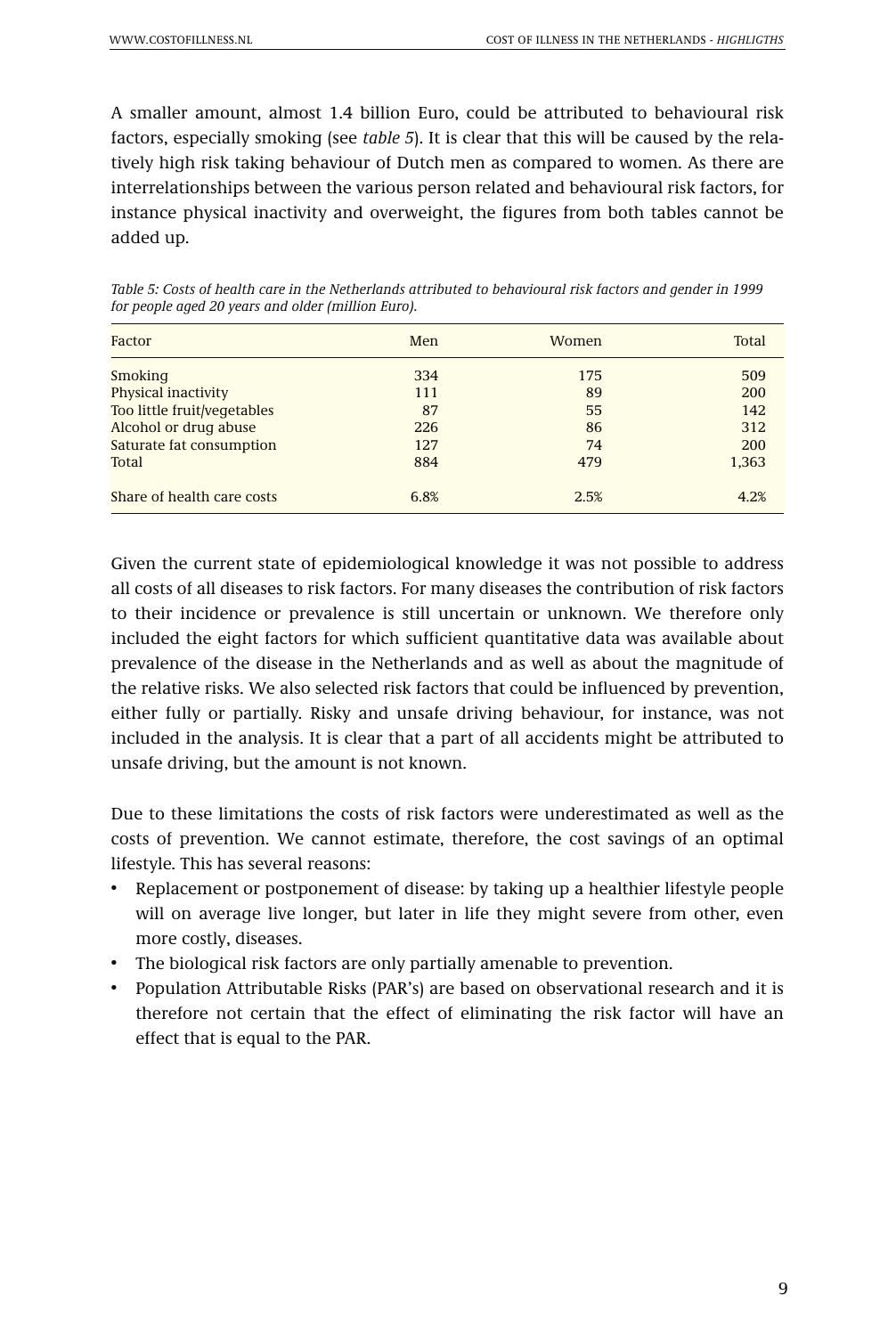# **COSTS IN THE LAST YEAR OF LIFE**

Health care costs not only depend on age but also on the phase of life. For some people costs of birth are high (see above). For most people health care needs and costs are high in the last year of life. There is a popular hypothesis that *figure 1* is dominated by costs in the last year of life. In this view costs among the elderly are high because mortality rates are high in the older age groups.

For the calculation of health care costs prior to death a different approach is needed than is used for the cross-sectional Cost of Illness (COI) methodology. We used health insurance data of 2.1 million inhabitants, representing 13% of the total Dutch population. At the individual level we paired cost data with official mortality data from Statistics Netherlands, resulting in 16,702 unique matches of people who died in 1999. We calculated the costs in the last year of life as the costs made in the 365 days prior to death. The cost figures comprised all somatic care, as well as nursing homes and home care.

On average health care costs in the last year of life were 11.5 times higher than in other life years. Costs summed up to 15,000 Euro including all somatic care, nursing homes and home care. There were no significant differences between men and women. Costs for heart attacks and injuries were relatively low (see *table 6*) due to the unexpected character and high fatality of these events. Costs also differed between the other causes of death, but on average the differences were small. It is obviously the proximity of death that induced the need for care rather than the specific disease. Many elderly people are frail and suffer simultaneously from several diseases.

| men    | women  | Total  | Number of deaths | %                |
|--------|--------|--------|------------------|------------------|
| 24,884 | 18,072 | 21,698 | 201              | 1.2              |
| 17,835 | 19,679 | 18,669 | 4,981            | 29.8             |
| 17.034 | 19,002 | 18,280 | 425              | 2.5              |
| 13.095 | 11.997 | 12.341 | 435              | 2.6              |
| 20.978 | 13.950 | 17,088 | 365              | $2.2\phantom{0}$ |
| 7.256  | 9.074  | 8.068  | 1.740            | 10.4             |
| 14,181 | 13,461 | 13,747 | 1,470            | 8.8              |
| 12,732 | 12.452 | 12,586 | 2.946            | 17.6             |
| 15.934 | 12.560 | 13.954 | 680              | 4.1              |
| 15,888 | 19.163 | 17,126 | 865              | 5.2              |
| 16.617 | 16.491 | 16.543 | 623              | 3.7              |
| 22,459 | 19,800 | 20,686 | 108              | 0.6              |
| 25,047 | 20,015 | 22,211 | 362              | $2.2\phantom{0}$ |
| 7.897  | 10,747 | 9.400  | 436              | 2.6              |
| 10.013 | 12.017 | 11.193 | 1.065            | 6.4              |
| 14,761 | 15,044 | 14,906 | 16,702           | 100.0            |
|        |        |        |                  |                  |

*Table 6. Average health care costs\* in the last year of life by gender and cause of death. Costs in Euro. Added are number of deaths and share of different causes in total mortality in this sample.*

Somatic care, nursing homes and home care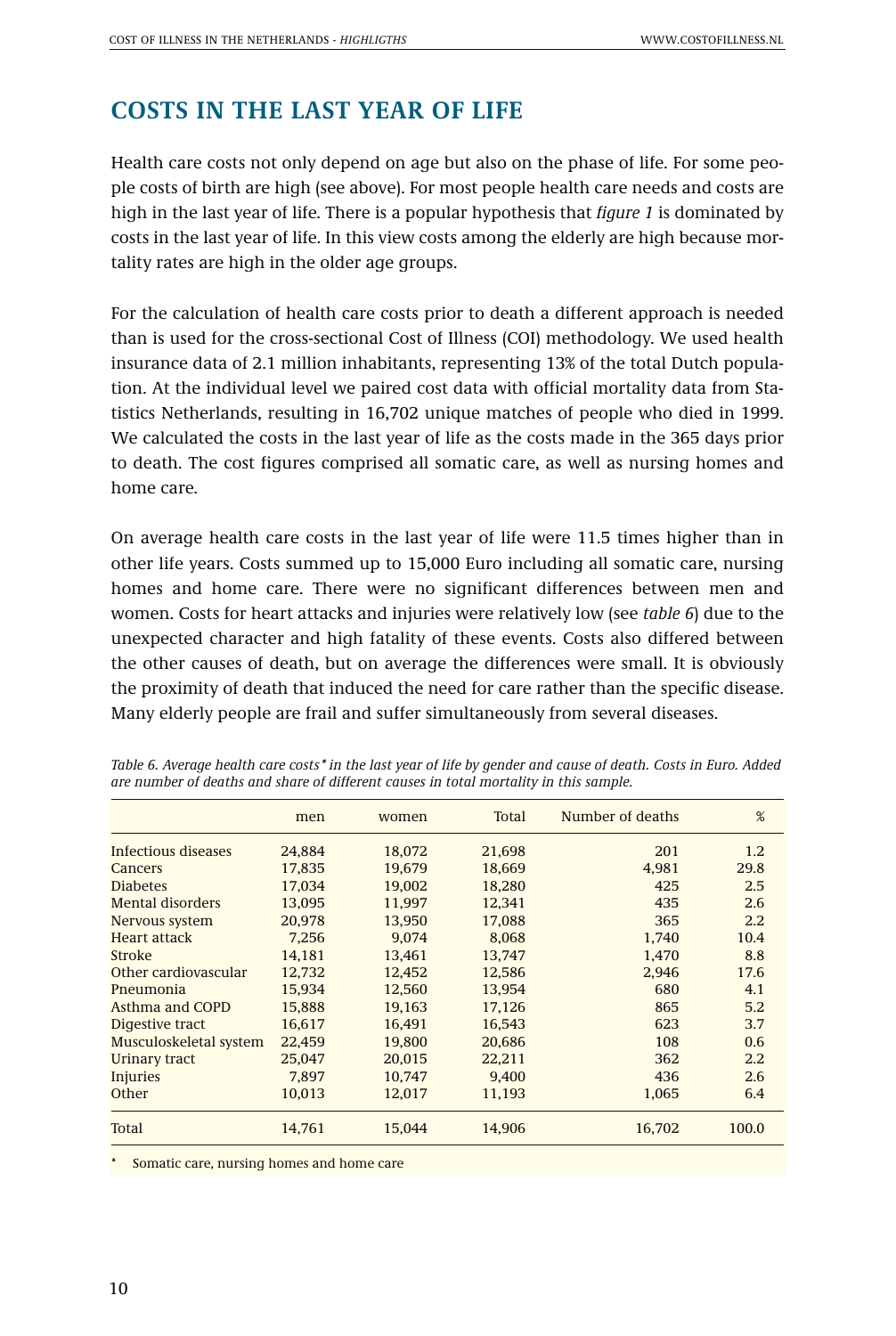Health care costs in the last year of life also depend on age. *Figure 5* shows a sharp contrast with the average costs of the whole population as depicted before in *figure 1* (right panel). Costs were high for people who died at relative younger ages, and turned out to decrease with increasing age of death, mainly due to a decrease in hospital care. The comparison of both figures shows also that elderly people consume a lot of long term care, mainly provided by homes for the elderly, that does not depend on the approaching death. We conclude that health care costs in the last year of life play an important role, but do not dominate the age patterns in total health care costs. Especially among the elderly costs were high due to the use of long term care more or less independent from the time to death.



*Figure 5: Health care costs in the last year of life by age and type of care (cure versus nursing homes and home care). Average costs per deceased in 1999 (N=16,702).* 

## **TRENDS**

In an earlier study we collected the Dutch cost of illness data for 1994. Combining those data with the newer data for 1999 enabled us to analyse trends over this period in some detail. The actual comparisons were complicated, however, by the fact that definitions of certain care sectors had changed within this period and also because both studies occasionally used different data sources. We have corrected as much as possible for these differences. Incomparable sectors were excluded, for instance. With regard to age and gender about 88% of total expenditure in both years could be compared. For comparisons of costs by diagnosis this share was 84%.

Between 1994 and 1999 the total comparable health care costs have increased by 4.5% per year. This growth rate contains price effects, demographic changes and other developments. These other developments include a variety of different factors, such as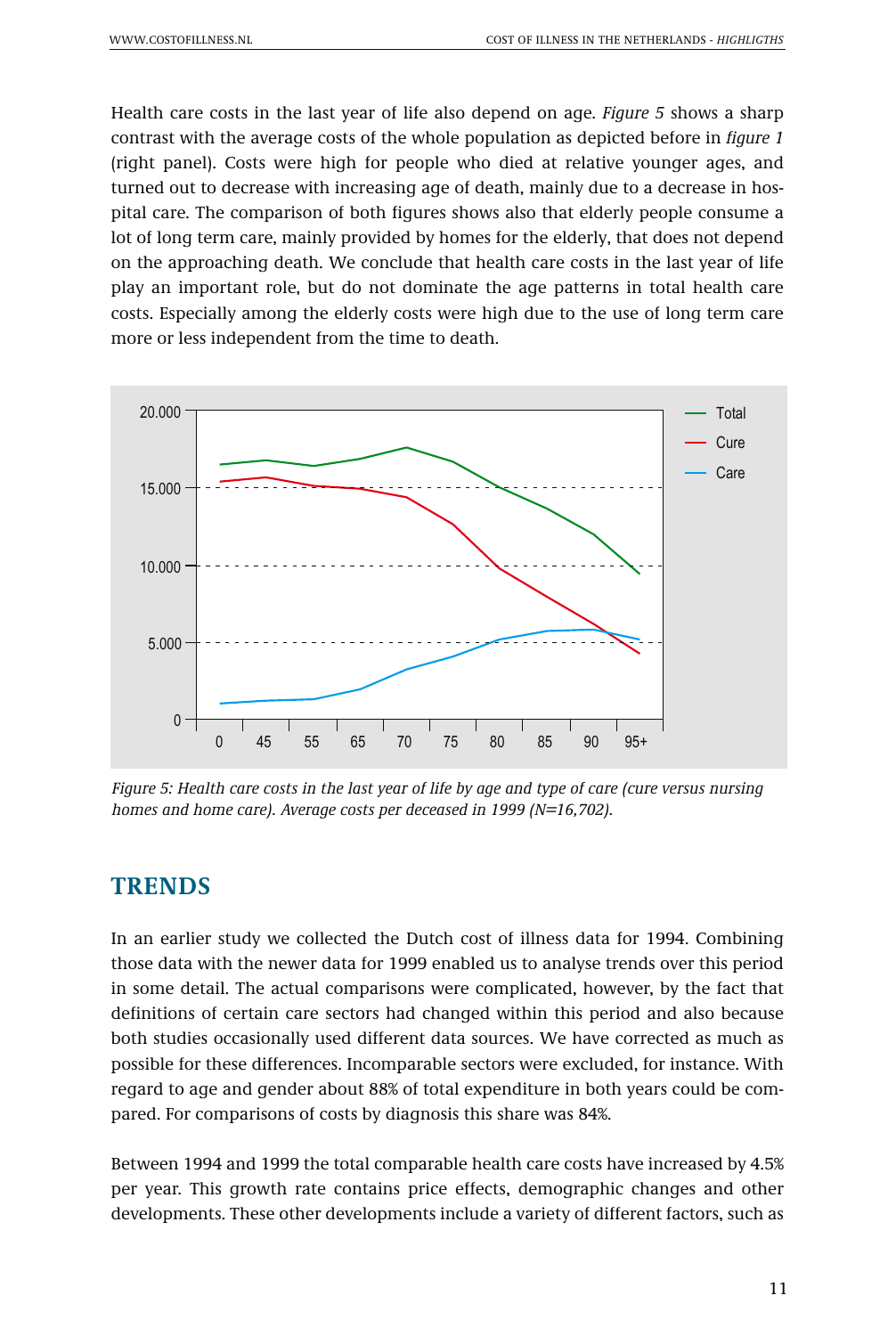medico-technological changes, which lead to replacing older, mostly cheaper, technologies with better and more expensive ones as well as cultural changes, such as increasing demands for health care at lower complaint levels.



*Figure 6: Trends in Dutch health care costs (comparable sectors) by age and gender. Total costs in million Euro (left) and average costs per inhabitant in Euro (right).*

## **Trends by age and gender**

Over the period 1994-1999 the total costs increased for nearly all age groups (see *figure 6*, left panel). The increases appeared to be highest for the larger cost groups in 1994. The cost increase, therefore, reinforced the existing age profiles per inhabitant, both for men and for women (*figure 6*, right panel). In the left panel of *figure 6* developments in total costs are shown, including demographic changes. The post-war baby boom causes a peak in total costs that has shifted from ages 45-49 in 1994 towards the age group 50-54 in 1999. The total demographic changes caused a cost increase of 1.1% per year. Costs for men increased slightly more than for women, which is in line with the relatively stronger increase in life expectancy for men in the Netherlands over this period.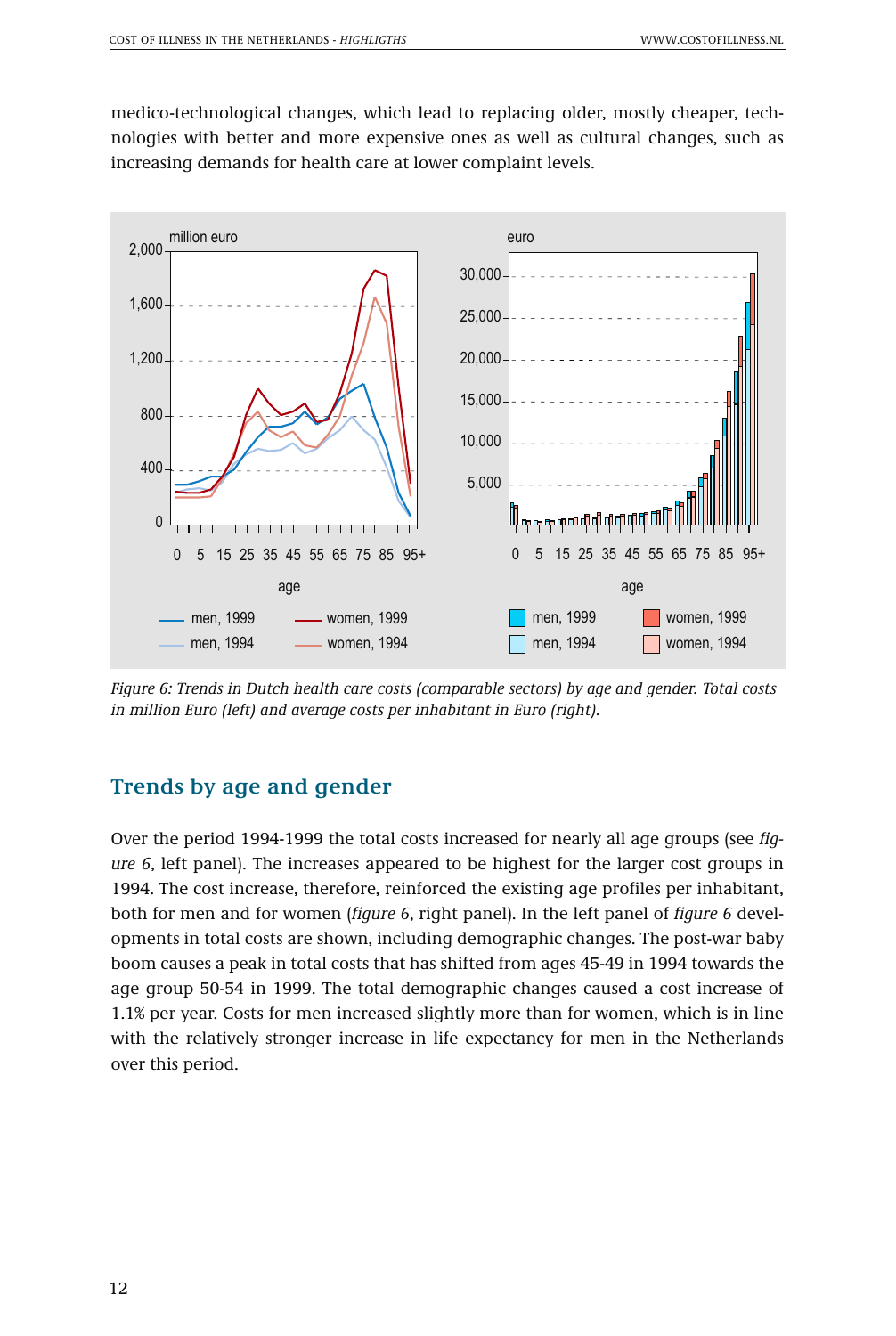### **Trends by diagnosis and gender**

The cost development also differed for the various diseases. *Table 7* presents a detailed picture of the major trends by diagnosis and gender, both for the total costs and the costs per inhabitant.

The costs for female cancers increased more than average and for male cancers less then average. Both trends were mainly determined by the epidemiology of lung cancer, where the prevalence among women increased and decreased among men.

The big cost increase for endocrine disorders originated nearly completely from the increase in the number of patients with diabetes and more specifically from higher expenditure for pharmaceutical care. Men experienced an even higher increase than women did, especially caused by increases in hospital care. Demographic changes such as population growth and ageing have caused an increased prevalence of diabetes and an increase of people with obesity in the Netherlands, a known risk factor for diabetes.

| ICD-9 Chapter               |                | Men            |                      |                |                |                      |
|-----------------------------|----------------|----------------|----------------------|----------------|----------------|----------------------|
|                             | Costs<br>1999* | Growth<br>rate | Growth<br>per capita | Costs<br>1999* | Growth<br>rate | Growth<br>per capita |
| Infectious diseases         | 202            | 7.1            | 6.3                  | 210            | 5.0            | 4.3                  |
| Cancers                     | 515            | 4.3            | 2.7                  | 694            | 5.3            | 4.0                  |
| <b>Endocrine system</b>     | 218            | 11.7           | 10.1                 | 344            | 6.2            | 4.9                  |
| Diseases of the blood       | 42             | 7.6            | 6.1                  | 63             | 7.1            | 5.9                  |
| Mental health               | 3.402          | 5.1            | 4.6                  | 3,986          | 3.5            | 2.5                  |
| Nervous system and senses   | 592            | 1.3            | 0.3                  | 746            | 1.6            | 0.6                  |
| Cardiovascular system       | 1,596          | 5.1            | 3.3                  | 1,628          | 3.7            | 2.3                  |
| <b>Respiratory system</b>   | 599            | 3.1            | 1.9                  | 546            | 4.4            | 3.4                  |
| Digestive tract             | 1.079          | 2.1            | 1.0                  | 1,177          | 1.6            | 0.7                  |
| <b>Urinary tract</b>        | 221            | 2.3            | 0.9                  | 477            | 5.0            | 4.1                  |
| Pregnancy and fertility     | 32             | 5.8            | 5.2                  | 807            | 14.9           | 15.6                 |
| Skin                        | 169            | 2.3            | 1.6                  | 216            | $-13.1$        | $-13.2$              |
| Musculoskeletal system      | 532            | $-0.1$         | $-1.1$               | 970            | 1.5            | 0.4                  |
| <b>Congenital anomalies</b> | 61             | $-1.3$         | $-1.7$               | 63             | $-0.6$         | $-0.8$               |
| Perinatal conditions        | 117            | 8.4            | 7.8                  | 100            | 7.8            | 7.2                  |
| Symptoms                    | 834            | 15.4           | 14.1                 | 1,067          | 11.3           | 10.2                 |
| <b>External causes</b>      | 521            | 4.8            | 4.0                  | 805            | 4.6            | 3.3                  |
| Not yet attributable        | 558            | 2.4            | 1.5                  | 612            | 3.0            | 2.2                  |
| Not disease related         | 406            | 4.7            | 3.0                  | 1.446          | 4.7            | 2.8                  |
| <b>Total</b>                | 11.691         | 4.6            | 3.5                  | 15,955         | 4.0            | 2.9                  |

*Table 7: Cost development in the period 1994-1999 by ICD-chapter and sex. Total costs in 1999 in millions of Euro. Annual growth rate of total costs and of costs per capita as percentages.*

\* These cost figures may differ slightly from those in other tables and figures as different health care sectors have occasionally been selected.

The costs of pregnancy and childbirth and diseases of the perinatal period increased considerably, especially for hospital care. Several interacting factors could be mentioned here: increasing costs for fertility treatments, a higher fertility rate, increasing numbers of premature births and multiplets, caused, among others, by an increasing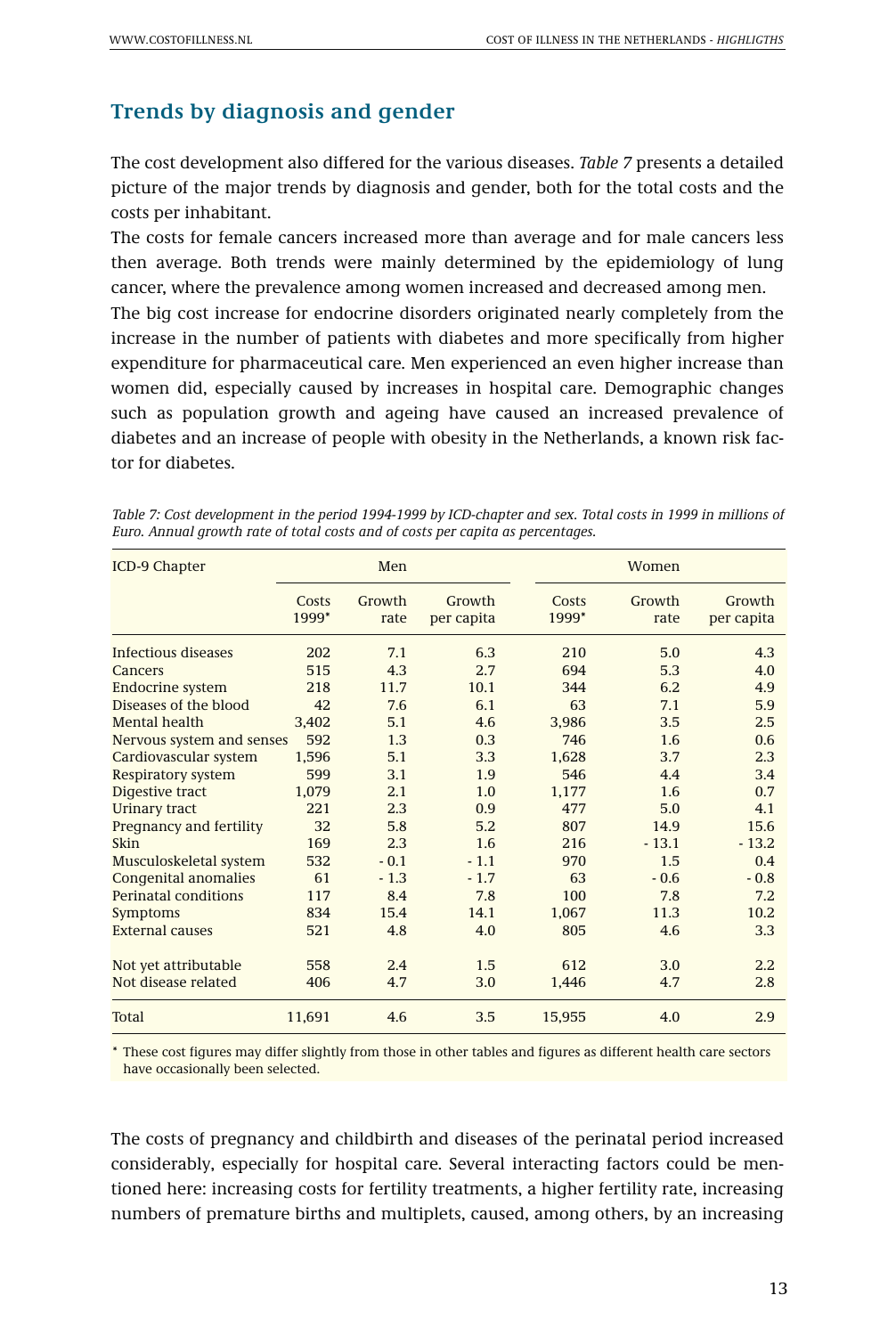average age at birth of Dutch mothers. Striking, although relatively unimportant from a cost perspective, is the huge decline in costs for skin diseases among women. This was mainly caused by a decrease in hospital care for these diseases.

The annual growth rate for symptoms was considerably higher than average. Two possible explanations can be mentioned: patients went earlier to the medical system resulting in the registration of less specific diseases, or registering practices changed for the various health care sectors over the years, especially in primary health care. This phenomenon needs further investigation.

# **PROJECTIONS**

Since average health care costs increase with age, total health expenditures will increase by ageing. We made some projections based on the cost of illness data and reckoning with the different pattern of the health care costs in the last year of life. Five effects could be distinguished: more people, more elderly people, longevity, higher age of death and increasing health care use (see *table 8*).

|                                                                         |                                | 2002-2010                      |                                |                                |  |  |
|-------------------------------------------------------------------------|--------------------------------|--------------------------------|--------------------------------|--------------------------------|--|--|
|                                                                         | men                            | women                          | total                          | total                          |  |  |
| Growth of the population                                                | 0.6                            | 0.6                            | 0.6                            | 0.4                            |  |  |
| Ageing<br>- more elderly people<br>- longevity<br>- higher age of death | 0.8<br>0.42<br>0.40<br>$-0.06$ | 0.4<br>0.43<br>$-0.04$<br>0.02 | 0.6<br>0.43<br>0.14<br>$-0.02$ | 0.7<br>0.58<br>0.15<br>$-0.04$ |  |  |
| Trends in health care use *                                             | 2.3                            | 1.8                            | 2.0                            | 2.0                            |  |  |
| Total                                                                   | 3.6                            | 2.8                            | 3.1                            | 3.0                            |  |  |

*Table 8: Projections of future health care costs (fixed prices) in 2002-2010 and 2010-2020 based on demographic changes and major trends in health care use (annual growth rate in %).* 

Based on the increase in the use of care per inhabitant by age and gender in 1994-2002, resulting from, among others: epidemiological change, changing demands, new technologies, changes in supply and governmental policies.

## **Growth of the population**

In 2002 the Netherlands counted 16.1 million inhabitants. According to demographic forecasts of Statistics Netherlands this number will increase to 16.9 million in 2010 and 17.5 million in 2020. More inhabitants imply higher health care costs. With all other factors fixed we estimated that in 2002-2010 health care supply needs a 0.6% increase to maintain the care on the levels of 2002. Subsequently for 2010-2020 and increase of 0.4% will be required. Price developments are additional.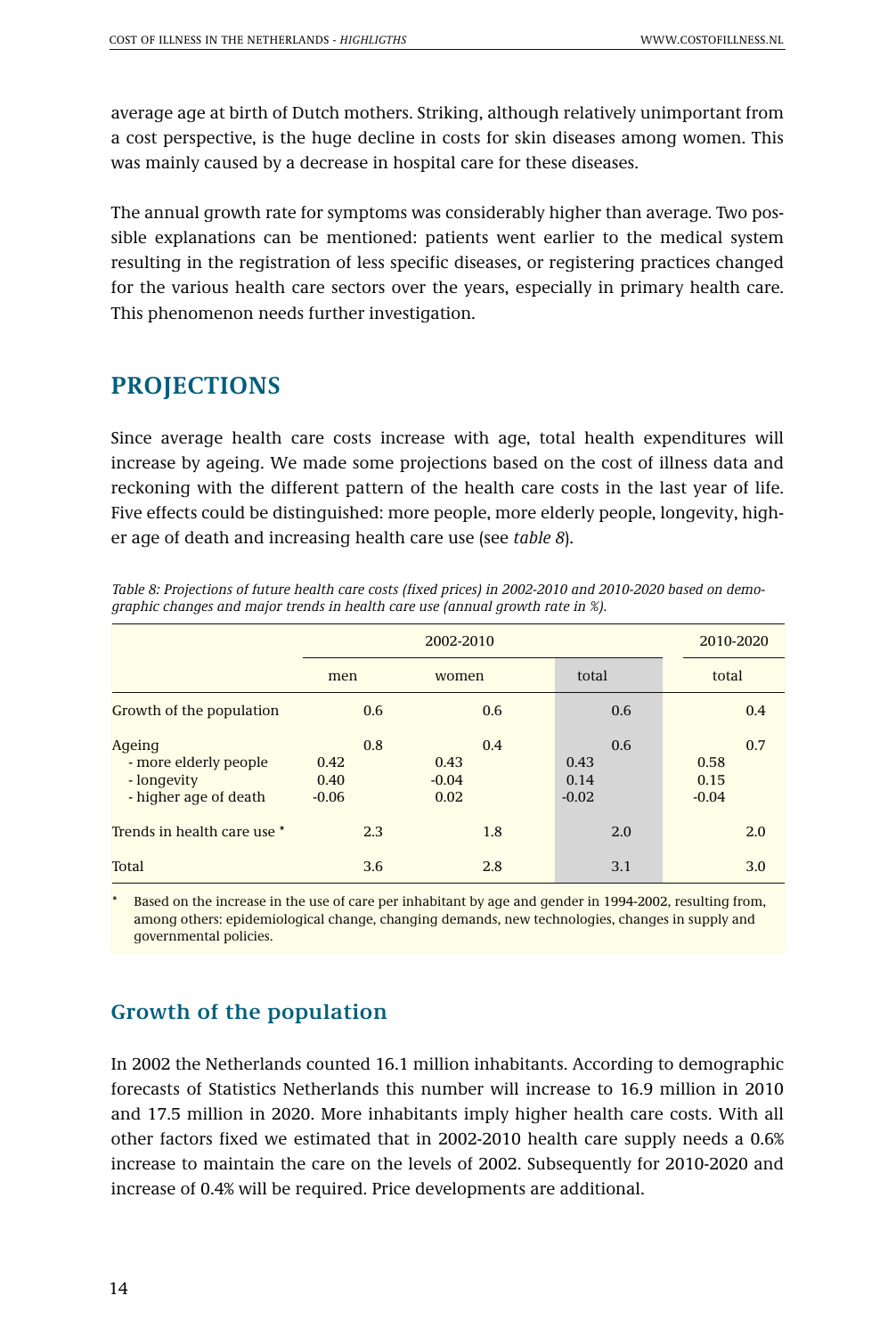# **Ageing**

All other factors, however, are not fixed and will change as well. The most important demographic development is the relative increase of elderly people. In 2002 13.6 percent of the Dutch population was 65 years and older. This share will increase to 14.8% in 2010 and 20% in 2020. As a result the need for care will increase yearly by 0.43% in 2002-2010 and even more in the next decade.

In addition to changing cohorts ageing also comprises the effects of longevity. It is assumed that life expectancy at birth of Dutch men will increase to 77.0 and 77.9 years in 2010 and 2020, respectively. For women a slight decrease is expected followed by an increase to 81.1 years in 2020.

Given the shape of *figure 1* (right panel) an increase in life expectancy will be followed by increasing health care costs. In our projections this effect requires a 0.14-0.15% annual increase in health care supply during the whole period, with substantial differences between men and women. Again this figure assumes fixed prices and maintaining the levels of care in 2002. Investments for reducing waiting lists and improving quality of care are additional.

# **Last year of life**

Due to longevity people will on average die at higher ages. Given the shape of *figure 5* this phenomenon has a declining effect on the cost development. The estimated effect on total health care costs turned out to be very small, mainly as result from the relative small changes in life expectancy.

## **Trends in health care use**

In all projections we assumed equal care as in 2002. We know, however, that this 'business-as-usual' hypothesis is not valid. Everything will change and it is likely that health care costs per inhabitant will increase. However, we do not know the magnitude. We only might suppose that trends in the previous decade would pertain in the next one. If that is the case, health care costs will increase further by an annual rate of 2.0%. This trend comprises a mix of intertwined effects, such as epidemiological and technological change and governmental policies. We know that the actual cost development will be different, but the main lesson here is that demographic effects are rather modest compared to changes in health care use. Because the latter effects can, at least partly, in principle be influenced, this imposes a strong responsibility on the Dutch government for a sustainable health care system.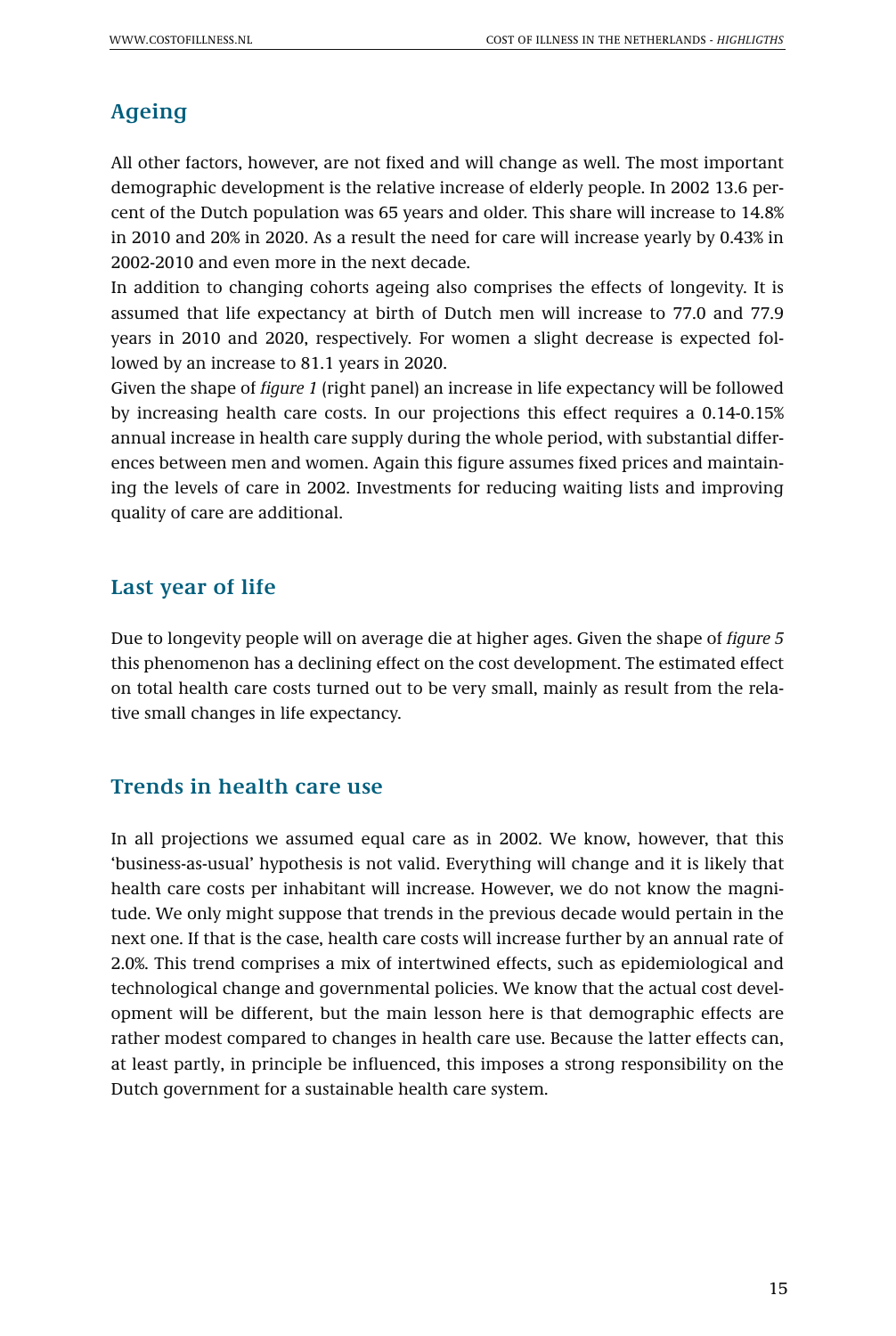# **CROSS-NATIONAL COMPARISONS**

Several countries carried out a more or less comparable cost of illness study. Of the studies mentioned in the OECD Health Data we selected six countries for which a detailed background report was available (see *table 9).* More details about the selection and more elaborate comparisons can be found in the PhD-thesis of Johan Polder (2001).

| <b>ICD-9 Chapters</b>     | AUS <sup>a</sup><br>1993 | <b>CAN</b><br>1993 | <b>ENG</b><br>1993 | <b>GER</b><br>1994 | <b>NET</b><br>1994 | <b>SWE</b><br>1991 | Variation<br>coefficient b |
|---------------------------|--------------------------|--------------------|--------------------|--------------------|--------------------|--------------------|----------------------------|
| Infectious diseases       | 2.7                      | 1.8                | 3.7                | 1.9                | 1.3                | 2.0                | 36%                        |
| Cancers                   | 6.1                      | 7.3                | 8.3                | 5.2                | 3.9                | 5.6                | 26%                        |
| <b>Endocrine system</b>   | 3.1                      | 3.0                | 2.9                | 3.9                | 1.9                | 3.4                | 23%                        |
| Diseases of the blood     | 0.6                      | 0.6                | 1.6                | 0.6                | 0.3                | 0.5                | 71%                        |
| Mental health             | 8.4                      | 11.4               | 14.4               | 10.9               | 23.1               | 18.4               | 38%                        |
| Nervous system and senses | 7.4                      | 5.1                | 3.4                | 8.4                | 5.2                | 5.8                | 31%                        |
| Cardiovascular system     | 11.7                     | 16.7               | 25.7               | 12.4               | 10.5               | 16.9               | 36%                        |
| <b>Respiratory system</b> | 8.0                      | 8.6                | 9.8                | 5.2                | 4.0                | 7.7                | 30%                        |
| Digestive tract           | 11.8                     | 7.5                | 8.3                | 15.9               | 7.8                | 4.6                | 43%                        |
| Urinary tract             | 5.3                      | 5.1                | 6.8                | 5.0                | 2.8                | 3.8                | 29%                        |
| Pregnancy and fertility   | 3.3                      | 4.6                |                    | 2.5                | 2.6                | 1.6                | 38%                        |
| Skin                      | 3.0                      | 2.0                | 3.1                | 2.3                | 1.6                | 2.0                | 26%                        |
| Musculoskeletal system    | 9.5                      | 5.6                | 7.3                | 12.6               | 6.0                | 5.4                | 36%                        |
| Congenital anomalies      | 0.6                      | 0.7                |                    | 0.4                | 0.5                | 1.2                | 44%                        |
| Perinatal conditions      | 0.8                      | 1.2                | ٠                  | 0.3                | 0.6                | 0.6                | 43%                        |
| Symptoms                  | 4.3                      | 4.2                | ٠                  | 4.7                | 4.8                | 5.6                | 13%                        |
| <b>External causes</b>    | 8.3                      | 7.1                |                    | 7.9                | 4.2                | 5.6                | 26%                        |
| Not attributed            | 5.1                      | 1.2                | ٠                  | 0.0                | 18.8               | 9.2                | 111%                       |
| <b>Total costs</b>        | 100.0                    | 93.8               | 95.3               | 100.0              | 100.0              | 100.0              |                            |

*Table 9: Cost of illness in six countries. Share of ICD-9 chapters in the total costs with variation.*

a) AUS = Australia, CAN = Canada, ENG = England, GER = Germany, NET = Netherlands, SWE = Sweden

b) Variation coefficient = standard deviation/average

From this table we conclude that:

- The global distribution of costs among the chapters of the ICD-9 was more or less similar for these 'western' countries: high costs for mental illness, cardiovascular diseases and diseases of the gastrointestinal and musculoskeletal systems; low costs for congenital malformations, perinatal conditions and infectious diseases.
- There were huge differences between countries for some major disease groups, especially mental illness, cardiovascular diseases and diseases of the gastrointestinal and musculoskeletal systems.
- In the English study some ICD groups were lacking.
- There were substantial differences in the part of costs that could not be attributed to any disease category.
- The total figures for Canada and the UK did not add up to 100%.

Three important factors appeared to be responsible for these international differences: a) different definitions of health care; b) different methods of cost attribution; c) differences in populations and treatment practice.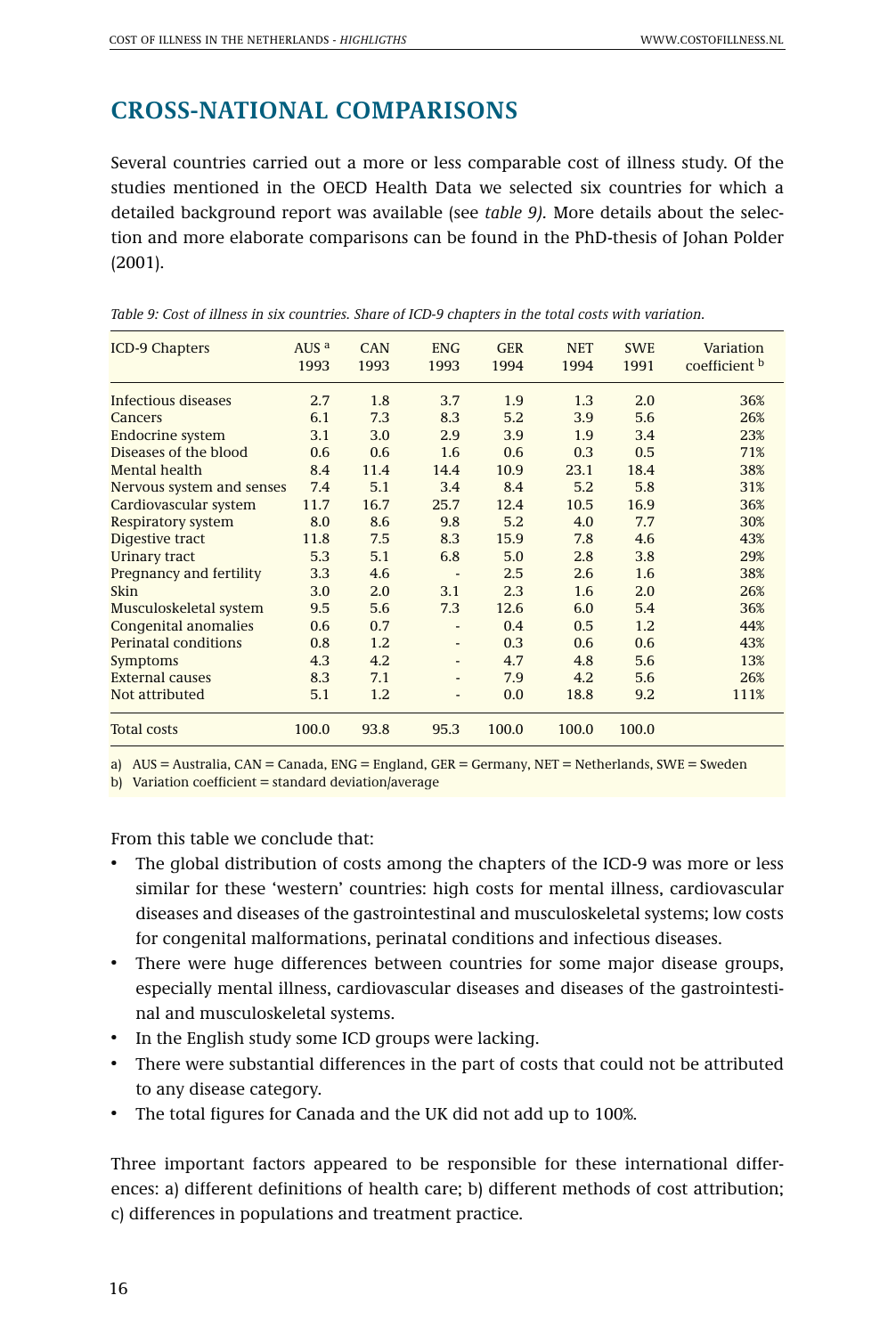#### *Different definitions of health care*

- Health care facilities that exist in one country do not exist in other countries. Examples are homes for the elderly, which, as such, only occur in the Netherlands and health resorts, which occur in some other countries but not in the Netherlands.
- Health care facilities differ between countries. A nursing home, for instance, is quite different in the UK compared to the Netherlands.
- The definitions of the health care system differ between countries. Some, even comparable, facilities can be found in all countries, but are considered as a part of the health care system in some countries while they are excluded in others. An example is the care for people with disabilities, which falls outside the health care definition in for instance Australia.
- The extent in which care sectors were included in the COI study differs between countries. The figures of 100% in *table 9* comprise different sets of facilities in the different countries.

#### *Different methods*

All studies in *table 9* used top-down methods. However, within this approach, large differences existed in data and methods. In the English study, for instance, the costs of pharmaceutical care were attributed to diseases by expert opinions, while in the Dutch and other studies data on prescriptions was used.

#### *Differences in populations and treatment practice*

Health care utilisation and expenditure differ as a consequence of international differences in health status and health care demand. Demographic and epidemiological variations play an important role here.

Finally, health care utilisation and costs differ as a result of international differences in treatment and the provision of care. Medical practice variations play a role, but also attitudes and cultural differences. An interesting example of such differences is, for instance, the observation that in the Netherlands the rate of Caesarean sections is the lowest in the European Union. At the same time we know that certain indicators for potential complications of pregnancy, such as the average age of a mother at birth, are high in the Netherlands as compared to most other countries.

## **General methodological conclusions and recommended checklist**

In general, cost of illness figures can not be compared between different countries. Standardisation of methods and definitions will be the way to improve the comparability of cost of illness studies. For better cross-national comparisons it is required that all countries use a 'common comparable package' approach at a level of detail that allows for flexible reconstruction of different sector definitions. Adopting the System of Health Accounts approach may be a first step in a longer process of harmonisation. In the meantime we advise the following checklist when comparing cost of illness figures (see *table 10*).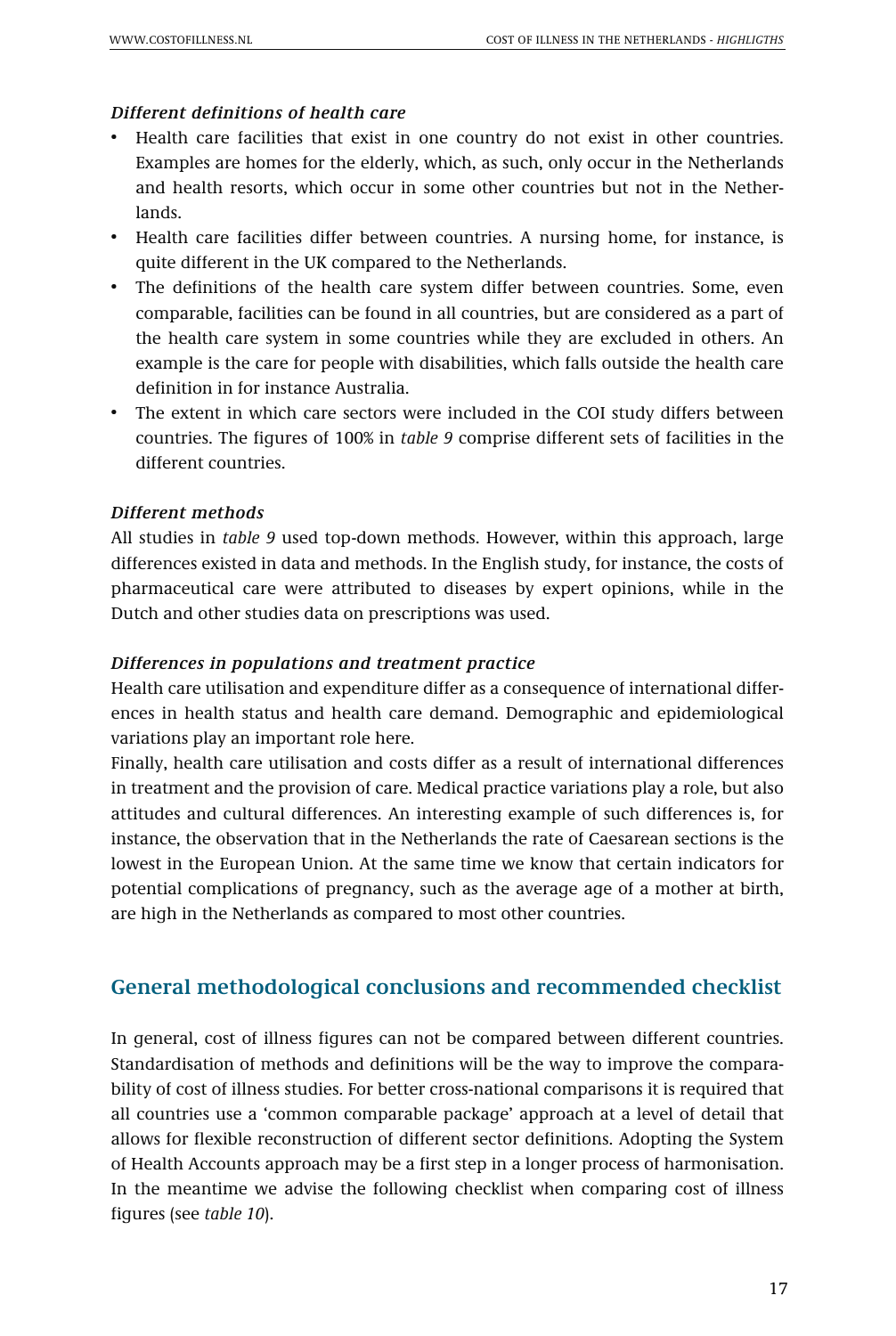#### *Table 10: Checklist for interpretation and comparison of cost of illness data*

- 1. Which type of costs are included? Only health care costs or also other costs as productivity losses and absence from work?
- 2. Are all sectors of the health care system included or are some left out?
- 3. What is the definition of the disease and how is it classified?
- 4. Are the costs calculated bottom up or top down?
- 5. Are productivity losses based on the human capital or the friction costs methodology?
- 6. What is the year for which data are collected?
- 7. Have foreign data been used and how?
- 8. Is the study population representative for the national population and is the treatment practice representative for the generally acknowledged way of treatment?
- 9. Are the diagnoses well reported?
- 10. How has been dealt with co-morbidity?